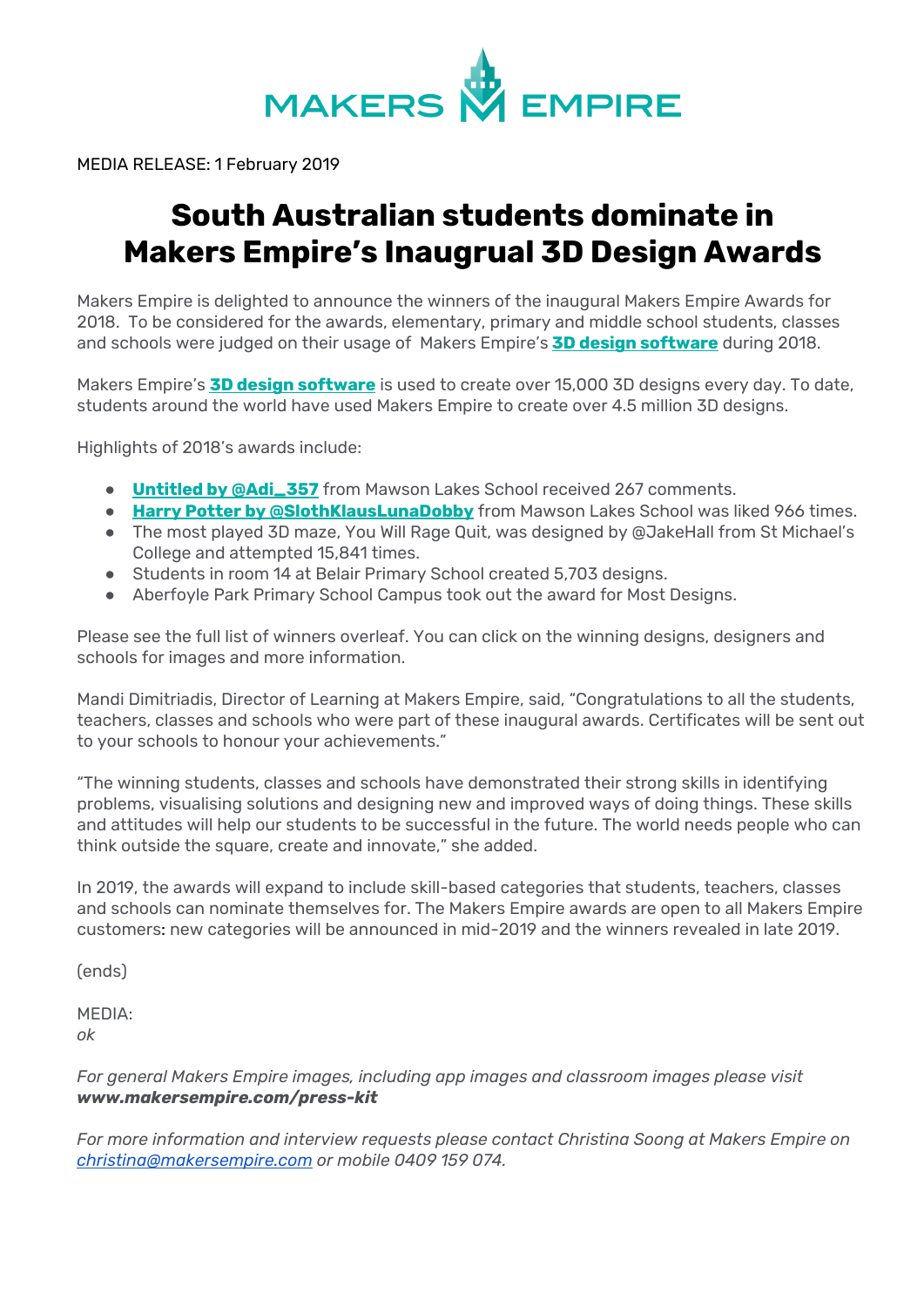

# **2018 AWARDS FOR STUDENTS**

# Most Viewed Design

- Winner: Untitled by [@Adi\\_357](https://dash.makersempire.com/designs/adi_357-withered-violet) from [Mawson](https://www.mawsonlakes.sa.edu.au/) Lakes [School](https://www.mawsonlakes.sa.edu.au/) - 2,227 views
- Runner Up: Harry [Potter](https://dash.makersempire.com/designs/slothklauslunadobby-harry-potter-and-the-chamber-of-secrets) by [@SlothKlausLunaDobby](https://dash.makersempire.com/designs/slothklauslunadobby-harry-potter-and-the-chamber-of-secrets) from [Mawson](https://www.mawsonlakes.sa.edu.au/) Lakes [School](https://www.mawsonlakes.sa.edu.au/) - 1,788 views

# Most Commented On Design

- Winner: Untitled by [@Adi\\_357](https://dash.makersempire.com/designs/adi_357-withered-violet) from [Mawson](https://www.mawsonlakes.sa.edu.au/) Lakes [School](https://www.mawsonlakes.sa.edu.au/) - 267 comments
- Runner Up: Harry [Potter](https://dash.makersempire.com/designs/slothklauslunadobby-harry-potter-and-the-chamber-of-secrets) by [@SlothKlausLunaDobby](https://dash.makersempire.com/designs/slothklauslunadobby-harry-potter-and-the-chamber-of-secrets) from [Mawson](https://www.mawsonlakes.sa.edu.au/) Lakes [School](https://www.mawsonlakes.sa.edu.au/) - 235 comments

# Most Liked Design

- Winner: Harry [Potter](https://dash.makersempire.com/designs/slothklauslunadobby-harry-potter-and-the-chamber-of-secrets) by [@SlothKlausLunaDobby](https://dash.makersempire.com/designs/slothklauslunadobby-harry-potter-and-the-chamber-of-secrets) from [Mawson](https://www.mawsonlakes.sa.edu.au/) Lakes [School](https://www.mawsonlakes.sa.edu.au/) - 966 likes
- Runner Up: Majestic Rose by [@NoxClow](https://dash.makersempire.com/designs/noxclow-moon-rose) from [Mawson](https://www.mawsonlakes.sa.edu.au/) Lakes School - 943 likes

# Greatest Number Of Designs

- Winner: [@BlackPanther~11](https://dash.makersempire.com/users/399661/designs) from [East](http://www.eastmardps.sa.edu.au/) Marden [Primary](http://www.eastmardps.sa.edu.au/) School - 784 designs
- Runner Up: [@ABDULLAH](https://dash.makersempire.com/users/329084/designs) HAJ AHMED from Buffalo School [District](https://www.buffaloschools.org/) - 722 designs

# Greatest Usage

- Winner: [@carolz6](https://dash.makersempire.com/users/306122/designs) from [Westbourne](https://www.wbourneps.sa.edu.au/) Park [Primary](https://www.wbourneps.sa.edu.au/) School - 45 hours
- Runner Up: @Patrick1234 40 hours

# Creator Of The Most Played Maze

- Winner: You Will Rage Quit by [@JakeHALL](https://dash.makersempire.com/users/118954/designs) from St [Michael's](http://www.smc.sa.edu.au/) College - 15,841 runs
- Runner Up: Rainbow Mazee by [@ShazaGreyChair](https://dash.makersempire.com/users/466589/designs) from [Wudinna](https://wudinnaas.sa.edu.au/) Area [School](https://wudinnaas.sa.edu.au/) - 15,108 runs

# Creator Of The Most Played Mission

- Winner: [@King\\_Aidenator:\)](https://dash.makersempire.com/users/429001/designs) from [Leib](http://www.doversd.org/schools/leib-elementary/) [Elementary](http://www.doversd.org/schools/leib-elementary/) Dover Area School - 180 runs
- Runner Up: [@Sasha](https://dash.makersempire.com/users/440155/designs) M 173 runs

# Creator Of The Most Mazes

- Winner: [@ArsenalAidan](https://dash.makersempire.com/users/366391/designs) from [Carlingford](https://www.carlingfordwest.nsw.edu.au/) West Public [School](https://www.carlingfordwest.nsw.edu.au/) - 166 mazes
- Runner Up: [@SnailCoolCup1](https://dash.makersempire.com/users/469391/designs) from [Presbyterian](https://www.plc.wa.edu.au/) Ladies' College - 155 mazes

# **2018 AWARDS FOR CLASSES**

Most Designs

- Winner: Room 14 at Belair [Primary](http://belairps.sa.edu.au/) School 5,703 designs
- Runner Up: T9Chesson at [Aberfoyle](http://www.appscampus.sa.edu.au/) Park Primary School [Campus](http://www.appscampus.sa.edu.au/) - 4,740 designs

### Greatest Usage

- Winner: Room 14 at Belair [Primary](http://belairps.sa.edu.au/) School 382 hours
- Runner Up: Class 1 at St [Joseph's](http://stjrockdale.catholic.edu.au/) Catholic [Primary](http://stjrockdale.catholic.edu.au/) School - 254 hours

## Most Challenges Completed

- Winner: Technology Room 4 at [Prospect](https://www.prospectps.sa.edu.au/) [Primary](https://www.prospectps.sa.edu.au/) School - 3,211 challenges
- Runner Up: 5G at [Nazareth](http://www.nazareth.org.au/) Catholic [Community](http://www.nazareth.org.au/) Primary Campus - 3,030 challenges

#### Most Missions Created

- Joint Winner: TR5 2018 at [Mawson](https://www.mawsonlakes.sa.edu.au/) Lakes [Primary](https://www.mawsonlakes.sa.edu.au/) School - 45 missions
- Joint Winner: 1st Period at Grace [Christian](http://www.grace.wa.edu.au/) [Academy](http://www.grace.wa.edu.au/) - 45 missions

# **2018 AWARDS FOR SCHOOLS**

# Most Designs

- Winner: [Aberfoyle](http://www.appscampus.sa.edu.au/) Park Primary School **[Campus](http://www.appscampus.sa.edu.au/)**
- Runner Up: [Prospect](https://www.prospectps.sa.edu.au/) Primary School
- Winner (Small School): [Echunga](http://www.echungaps.sa.edu.au/) Primary **[School](http://www.echungaps.sa.edu.au/)**
- Runner Up (Small School): [Gumeracha](http://www.gumerachr7.sa.edu.au/) [Primary](http://www.gumerachr7.sa.edu.au/) School

#### Greatest Usage

- Winner: [Aberfoyle](http://www.appscampus.sa.edu.au/) Park Primary School **[Campus](http://www.appscampus.sa.edu.au/)**
- Runner Up: [Prospect](https://www.prospectps.sa.edu.au/) Primary School
- Winner (Small School): [Gumeracha](http://www.gumerachr7.sa.edu.au/) Primary **[School](http://www.gumerachr7.sa.edu.au/)**
- Runner Up (Small School): St [Joseph's](https://sites.google.com/a/syd.catholic.edu.au/stjriverwood/) [Catholic](https://sites.google.com/a/syd.catholic.edu.au/stjriverwood/) Primary School

#### Most Challenges Completed

- Winner: [Aberfoyle](http://www.appscampus.sa.edu.au/) Park Primary School **[Campus](http://www.appscampus.sa.edu.au/)**
- Runner Up: [Prospect](https://www.prospectps.sa.edu.au/) Primary School
- Winner (Small School): [Flinders](http://www.flindspkps.sa.edu.au/) Park Primary **[School](http://www.flindspkps.sa.edu.au/)**
- Runner Up (Small School): [Paracombe](http://www.paracombps.sa.edu.au/) [Primary](http://www.paracombps.sa.edu.au/) School

#### Most Missions Created

- Winner: [Frenchs](https://frenchsfor-p.schools.nsw.gov.au/) Forest Public School
	- Runner Up: Nairne [Primary](http://nairneps.sa.edu.au/) School